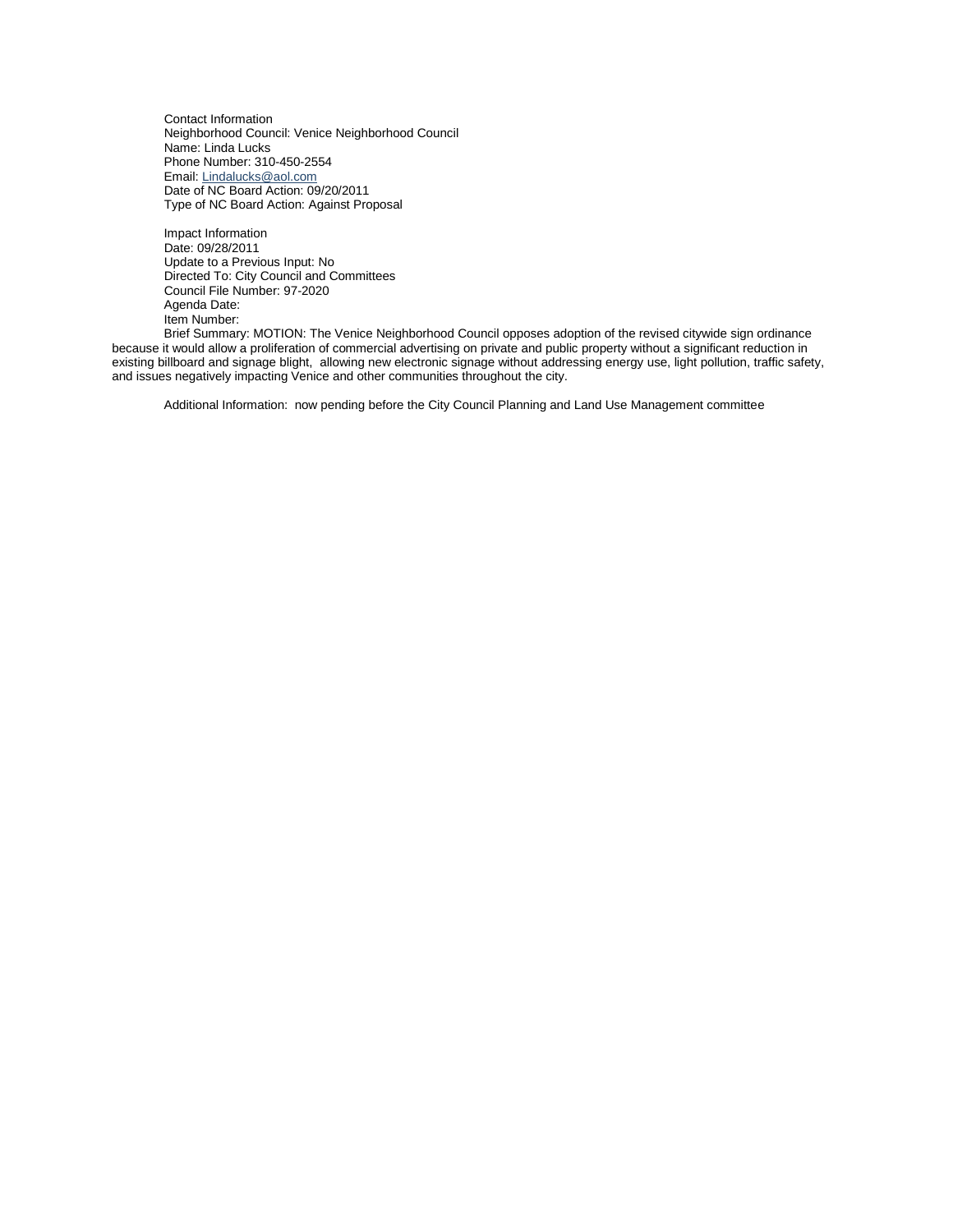

 PO Box 550, Venice, CA 90294 / www.VeniceNC.org Email: info@VeniceNC.org



# **Board of Officers Meeting Minutes - DRAFT**

Westminster Elementary School (Auditorium) 1010 Abbot Kinney Blvd, Venice, 90291 Tuesday, September 20, 2011 at 7:00 PM

**NOTE: All ACTIONS TAKEN, unless otherwise noted, were decided by unanimous vote and the chair abstained.** 

### **1. Call to Order and Roll Call**

**Present**: Linda Lucks, President; Jake Kaufman; Hugh Harrison; Cynthia Rogers; Amanda Seward; Carolyn Rios; Joe Murphy; Cindy Chambers; Ira Koslow; Marc Saltzberg; Brennan Lindner; Clark McCutchen; Jed Pauker; Mariana Aguilar; Scott Kramarich; Ivonne Guzman. **Absent**: Kristopher Valentine; Daffodil Tyminski; Kelley S. Willis. **Parliamentarian**: Ivan Spiegel.

### **2. Approval of the Agenda**

### **ACTION TAKEN Approved as amended**

### **3. Approval of Outstanding Board Minutes**

<http://venicenc.org/files/110728SpecialBoardMeetingMinutes.pdf> <http://venicenc.org/files/110816VNCBoardMeetingMinutes.pdf>

### **ACTION TAKEN Approved**

**Announcements & Public Comment on items not on the Agenda** [5 speakers, no more than **1 minute per person** – no Board member announcements permitted]

**4. LAPD Report**: Senior Lead Officers Peggy Thusing/Theresa Skinner/Gregg Jacobus, (310-622-3968; [25120@lapd.lacity.org,](mailto:25120@lapd.lacity.org) [35162@lapd.lacity.org,](mailto:35162@lapd.lacity.org) [31142@lapd.lacity.org\)](mailto:31142@lapd.lacity.org)

### **5. Scheduled Announcements**

- **A PATH** (People Assisting the Homeless) Update on Councilman Rosendahl's Roadmap to Homes Program, Joel Roberts (Joel.Roberts@epath.org), Executive Director, PATH
- **B** Update on 38 Palm Trees on Venice Blvd/Abbott Kinney Scheduled to Be Removed: Jim Murez (murez@venice.net)
- **C** Big Belly Solar trash compactors on Venice Beach Update & Art Project; Barbara Lonsdale (barblonsdale@yahoo.com)
- **D** Welcome and Introduction by Google's Venice Campus Director, Thomas Williams (Kng@google.com)
- **E** Reminder of **Congress of Neighborhood Councils** on September 24; Ivan Spiegel, (parliamentarian@venicenc.org)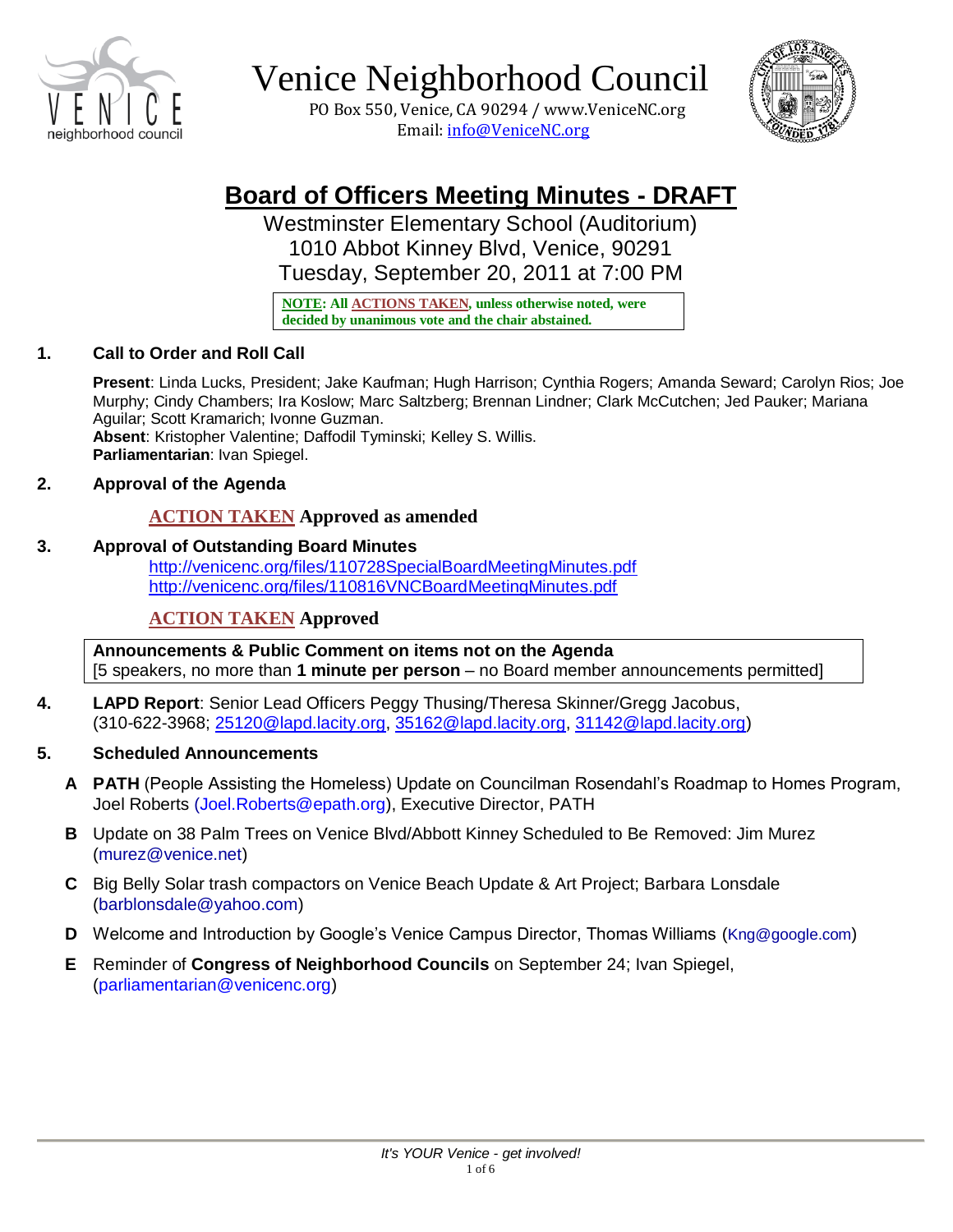

 PO Box 550, Venice, CA 90294 / www.VeniceNC.org Email: info@VeniceNC.org



- **6. Governmental Reports** 
	- **U.S. Congressional Representative Office** (TBD)
	- **State Senator Ted Lieu,** Representative, Veronica (**)** 310-615-3516
	- **State Assemblyperson Betsy Butler,** Representative, Romero (**)** 310-615-3515
	- **Mayor Antonio Villaraigosa**; Joseph Hari, West Area Representative (310-479-3823) (Joseph.Hari@lacity.org)
	- **City Councilperson Bill Rosendahl**: Cecilia Castillo, Field Deputy (310-568-8772); (Cecilia.castillo@lacity.org); Arturo Pina, District Director (Arturo.Pina@lacity.org)

#### **7. Appointment to fill two Board Seat Vacancies [EXHIBIT A]**

The two candidates selected by the Board are immediately seated.

#### Candidates:

- Hershel Gerson
- Matthew Kline
- Barbara Lonsdale
- Colleen Saro

**ACTION TAKEN Hershel Gerson & Barbara Lonsdale were selected**

#### **8. Consent Calendar**

**A Community Impact Statement-No Alcohol Ads on Public Property**; Dennis Hathaway on behalf of the Coalition to Ban Billboard Blight [\(dennis@banbillboardblight.org\)](mailto:dennis@banbillboardblight.org) **[EXHIBIT C]**

**MOTION: The Venice Neighborhood Council supports the motion directing the City Attorney to prepare an ordinance prohibiting alcohol advertising on city-owned and controlled property. Exposure to alcohol advertising has been shown to be a factor in drinking and alcohol abuse, especially among youth and the underaged. In Venice, incidents of violence on the heavilyvisited Ocean Front Walk are common, and often fueled by alcohol. Venice also has one of the largest homeless populations in the city, and alcohol addiction and abuse has been shown to be a significant contributing factor in homelessness. Council File #11-1429**

**B Motion to Approve Letter to Assembly member Ted Lieu** Laura Silagi on behalf of the SM Airport Committee [\(lrsilagi@gmail.com\)](mailto:lrsilagi@gmail.com) **[EXHIBIT D]** Support letter for Ted Lieu to the State's Environmental Protection Agency requesting astudy of toxic impacts stemming from SMO operations.

### **ACTION TAKEN Approved by Consent**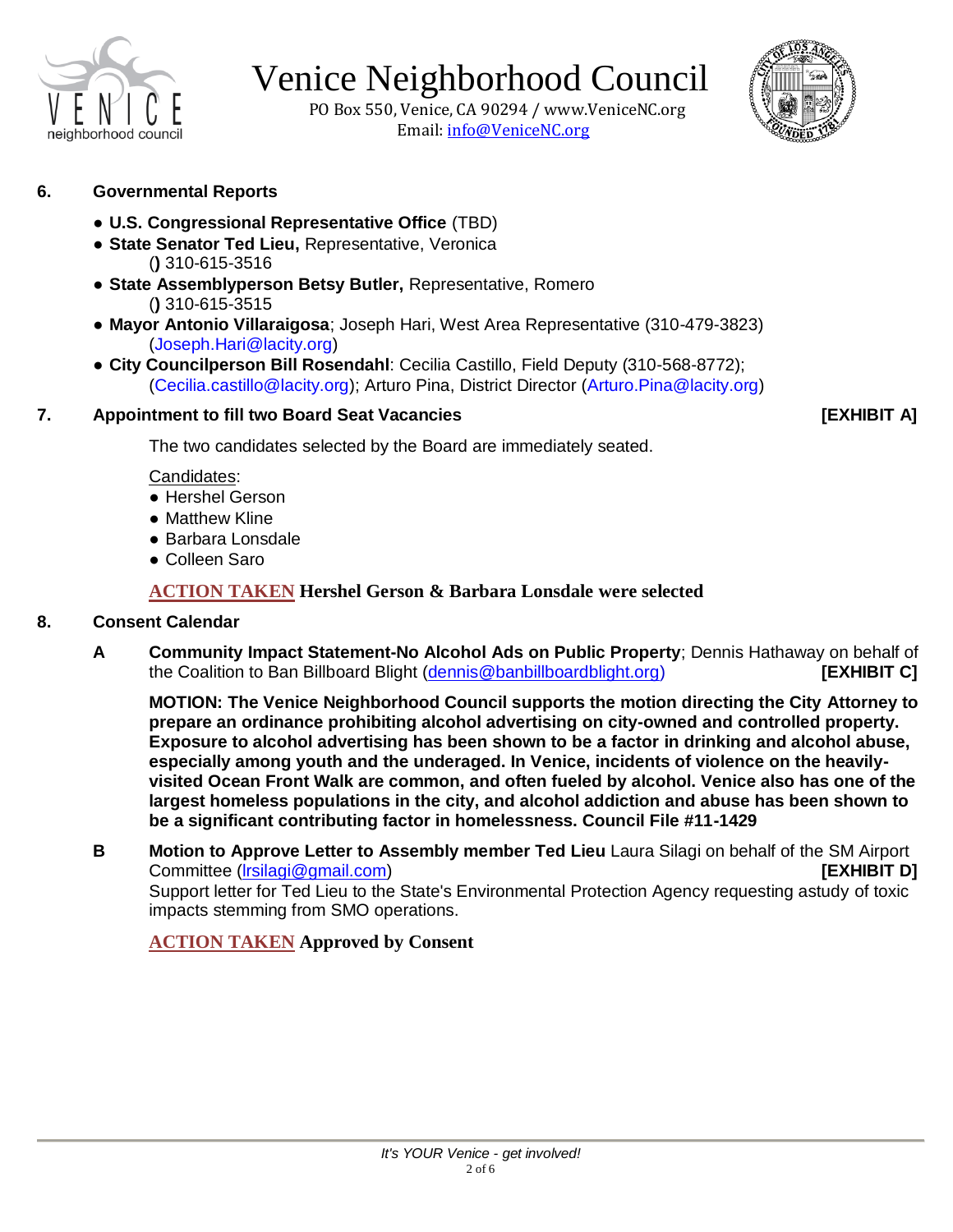

 PO Box 550, Venice, CA 90294 / www.VeniceNC.org Email: info@VeniceNC.org



#### **9. Old Business**

**A 42-44 Ozone Avenue, Venice, CA 90291 – New Single Family Dwelling - Cases: ZA-2011-754- ZAA; DIR-2010-2718-SPP-MEL; ENV-2010-2719-CE:** Jake Kaufman on behalf of LUPC (jake.kaufman@venicenc.org)

**MOTION: The VNC Board of Officers shall**

- **1. Deny the request for relief from Mello Act**
- **2. Deny request for 5ft front-yard setback and approve 10ft front-yard setback**
- **3. Approve side yard setback from 4-ft to 3-ft.**

#### **ACTION TAKEN Approved**

**B** Renewal of Santa Monica Airport Ad Hoc Committee: Amanda Seward on behalf of the Santa Monica Airport Ad Hoc Committee [\(amandaseward@artvista.net\)](mailto:amandaseward@artvista.net) **[EXHIBIT E]**

**MOTION: To renew Santa Monica Airport Ad Hoc Committee with a sunset clause of January, 2015 to coincide with the expiration of the agreement with Santa Monica and the FAA.**

#### **ACTION TAKEN Approved**

**C Presentation and Motion of Support for "Main Street Diet Plan":** Kristopher Valentine on behalf of the Environmental Committee [\(Kristopher.valentine@gmail.com\)](mailto:Kristopher.valentine@gmail.com) Presentation by Paul Backstrom, Legislative Deputy for Councilman Rosendahl, Los Angeles Department of Transportation Representative (LADOT):

**MOTION: Whereas Main Street from Windward north to the city limit is currently configured with two travel lanes northbound, two travel lanes southbound, separated only by a center line stripe with no turn pockets provided, and automobile parking is provided on both sides of the street as well, and**

**Whereas the current design is auto-centric and inconsistent with the Venice Neighborhood Council's vision goals, and**

**Whereas the LA City Department of Transportation has proposed reducing the number of travel lanes on Main Street to one lane in each direction in order to provide for new bicycle lanes in the north and south bound direction. The proposal would also create a center-striped median area that would effectively serve as leftturn pocket for motorists traveling from Main Street to adjacent side streets, hereby reducing the potential for rear-end collisions and ultimately making the street safer for all users, and there would be no loss or change to the existing automobile parking.**

**Therefore the Venice Neighborhood Council supports the LADOT proposal in concept for the Main Street Diet, which will encourage and improve mobility (biking and walking) in the community.**

Approved Unanimously by the Environmental Committee Rejected 1-6-0 Neighborhood Committee

**ACTION TAKEN JP/?? motion to add in concept passes by voice vote MS/CR motion to approve as amended passes by unanimous vote**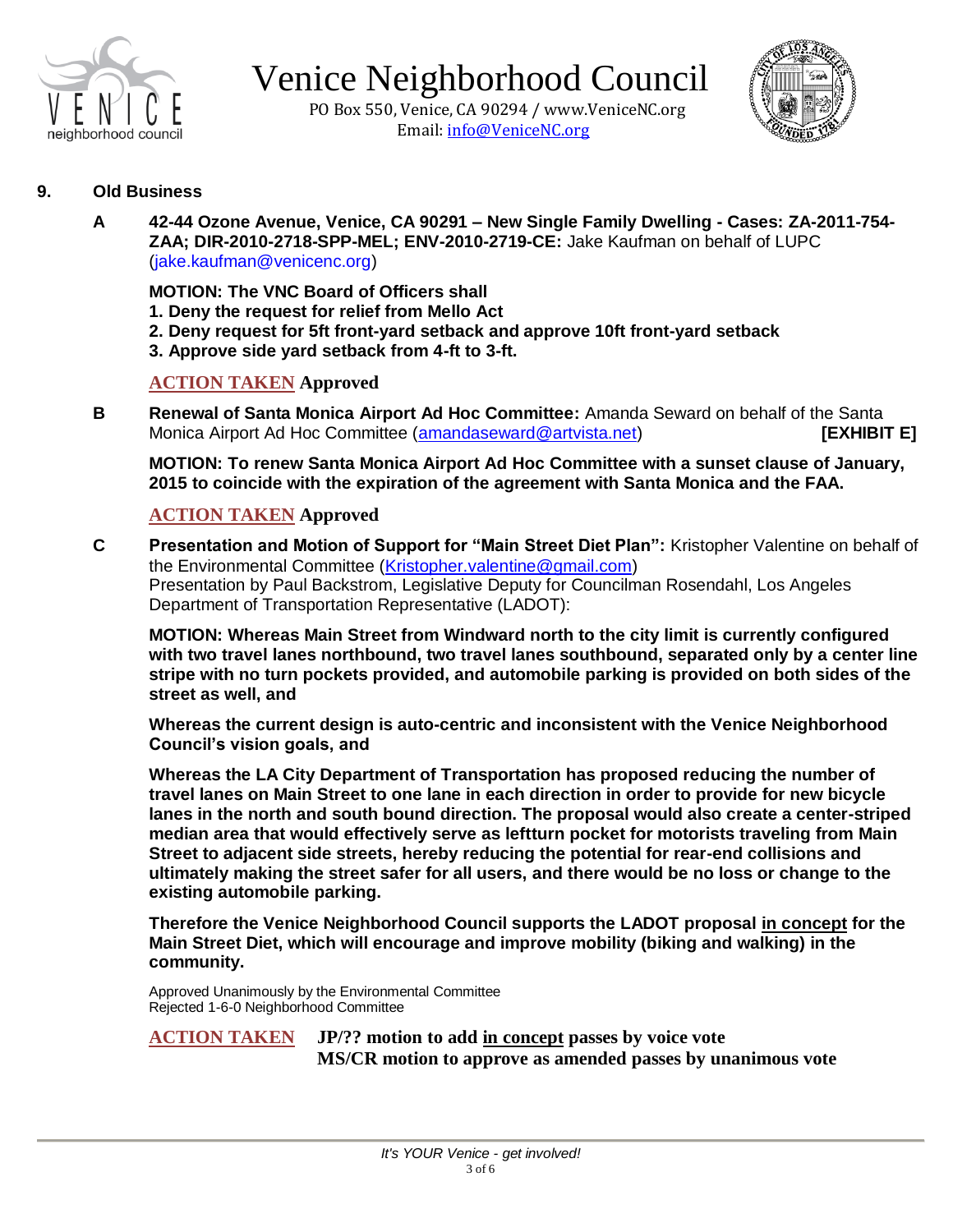

 PO Box 550, Venice, CA 90294 / www.VeniceNC.org Email: info@VeniceNC.org



#### **Announcements & Public Comment on items not on the Agenda**

[5 speakers, no more than **1 minute per person** – no Board member announcements permitted]

#### **10. New Business**

**A Beer and Wine for Benny's Taco at 427 Lincoln Blvd:** Jake Kaufman on behalf of LUPC (jake.kaufman@venicenc.org)

**MOTION: We move to approve the CUB application, noting:**

- **1. Hours 9am -11pm, 7-days per week,**
- **2. Beer and wine only, on-site sales only, only with food purchase,**
- **3. Gross sales of alcohol will not exceed the gross sales of food on a quarterly basis,**
- **4. No beer or alcohol signage visible from outside the business,**
- **5. Parking lot stays lite until 3am, but shielded from residential uses,**
- **6. 49 seats total inside and out with 17 parking spaces; no relief granted from parking,**
- **7. Noting business provided bicycle racks,**
- **8. No walkup service of alcohol, only by server to seated patrons,**
- **9. No music heard past the properly line past 9p on Sunday through Thursday, and 11p on Friday and Saturday,**
- **10. Plan Approval required one year from date that alcohol first allowed.**
- **11. Noting that the applicant is asking to hold the case open until September 23, 2011 to allow for official VNC vote/position.**

MOTION MADE BY JAY GOLDBERG, SECONDED BY JOHN REED MOTION PASSED UNANIMOUS (7-0)

**ACTION TAKEN JK/MA motion to amend item 10 to five years fails 2-10-5 JK/HH motion to approve passes 12-2-3** 

**B Vardo Café; 235 S Main St 90291:** Jake Kaufman on behalf of LUPC (jake.kaufman@venicenc.org)

**MOTION: ENV-2011-750-CE and ZA-2011-749-CUB CONDITIONAL USE TO ALLOW THE DISPENSING OF BEER AND WINE ON-SITE:**

**We move to approve the project as presented noting:**

- **1. New Type 41 (on-site beer and wine only for Bona Fide Public Eating Place)**
- **2. Hours of operations, 10am-12 Midnight.**
- **3. Gross sales of alcohol will not exceed the gross sales of food on a quarterly basis,**
- **4. No beer or alcohol signage visible from outside the business,**
- **5. No relief granted from parking requirements; applicant to show that the overall use of of the mixed use project meets the original project requirements,**
- **6. Abiding by current Venice BMP and CUB requirements,**
- **7. Up to 2 musicians, non amplified music.**

MOTION MADE BY ROBERT ARONSON, SECONDED BY JORY TREMBLAY MOTION PASSED (6-1)

**ACTION TAKEN JK/JM motion to Approve passes 13-1-2**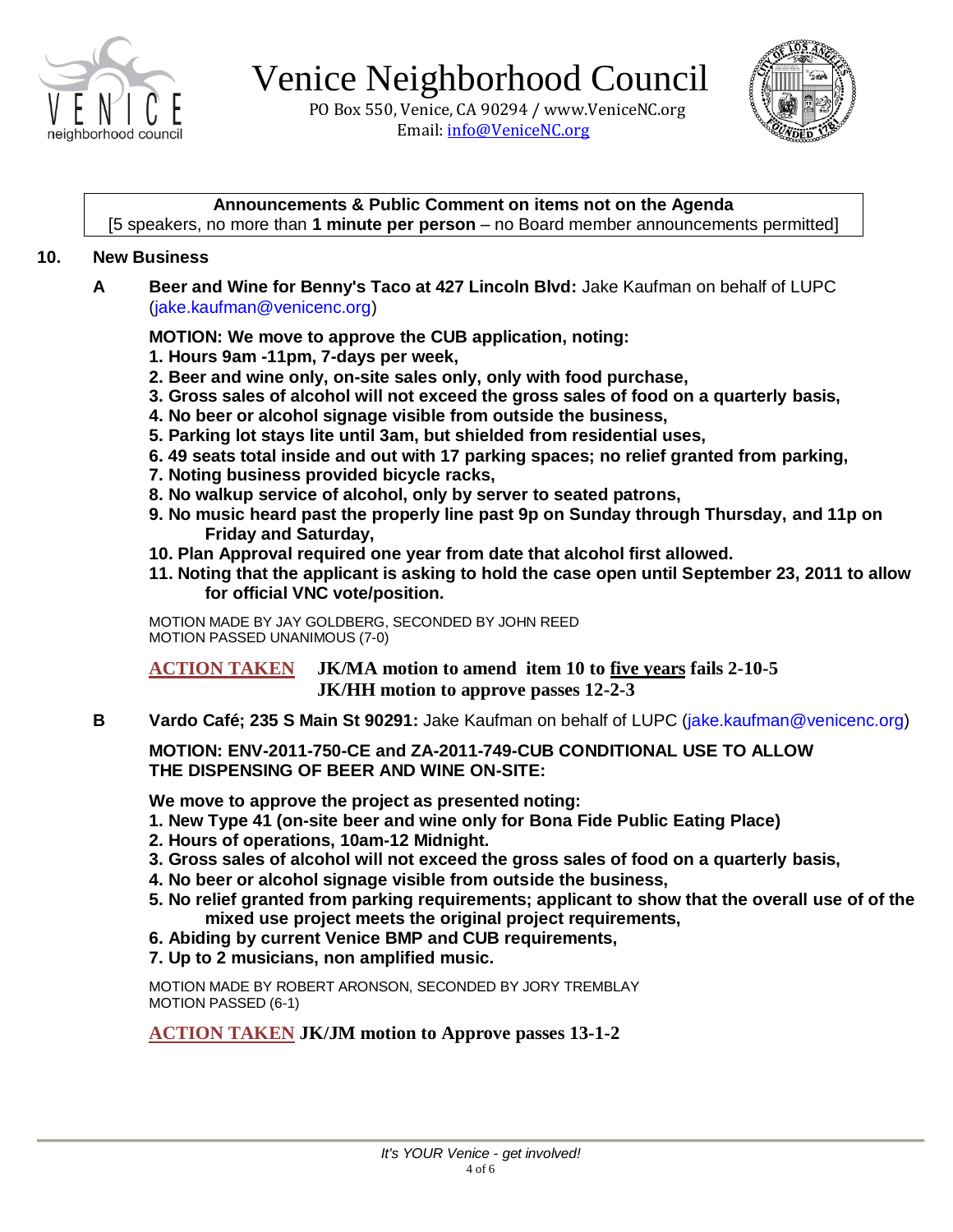

 PO Box 550, Venice, CA 90294 / www.VeniceNC.org Email: info@VeniceNC.org



#### **11. VNC Announcements**

● **President**: Linda Lucks [\(president@venicenc.org\)](mailto:president@venicenc.org) **[EXHIBIT F]**

- Appoint two VNC Members as 2011-12 Budget Advocates **-**Hugh Harrison
- Appoint Task Force on **Krekorian** motions Ivan Spiegel, Chair
- VNC Attendance Report published next month
- **Vice President**: Carolyn Rios (VP@venicenc.org)
- **Special Joint Board Meeting With other Westside Regional Alliance of Councils On September 27th** Mike Newhouse on behalf of WRAC [\(mnewhouse@newhouseseroussi.com\)](mailto:mnewhouse@newhouseseroussi.com) **[EXHIBIT G]**
- **Presentation by the LUPC Chair,** Jake Kaufman on behalf of LUPC jake.kaufman@venicenc.org)
	- 1- the status of projects presented before the VNC Board and LUPC in the past 12 months
	- 2- a committee update
	- 3- LUPC goals for the next year

### **ACTION TAKEN Postponed to October 10, 2011 Administrative Committee meeting**

- **LA Alliance of NC's Representative**: Ivan Spiegel, (parliamentarian@venicenc.org)
- **Plancheck NC**: VNC Rep Challis Macpherson (Challis.Macpherson@Verizon.net)
- **LA Dept of Water & Power/Memoranda of Understanding**: VNC Rep DeDe Audet (daudet@ca.rr.com)
- **LAPD Community Police Advisory Board:** Daffodil Tyminski, Nicolas Hippisley-Coxe, (hippisley@earthlink.net)

#### **12. Treasurers Report;** Hugh Harrison **[EXHIBIT H]**

**A. MOTION:** The VNC approves the submitted financial statements for the period July 21 through August 22, 2011.

**ACTION TAKEN Approved** 

**MOTION**: **The VNC approves the CIP application for \$2000 for a Toy Drive to be held at Oakwood Recreation Center & Park. (**Submitted by Mariana Aguilar, VNC Toy Drive Chair)

**ACTION TAKEN MA/AS motion to approve passes 13-2-1**

**B Community Impact Statement - Citywide Sign Ordinance**; Dennis Hathaway on behalf of the Coalition to Ban Billboard Blight [\(dennis@banbillboardblight.org\)](mailto:dennis@banbillboardblight.org) **[EXHIBIT B]**

**MOTION: The Venice Neighborhood Council opposes adoption of the revised citywide sign ordinance now pending before the City Council Planning and Land Use Management committee because it would allow a proliferation of commercial advertising on both private and public property without a significant reduction in existing billboard and signage blight, and would allow new electronic signage without addressing energy use, light pollution, traffic safety, and other issues that could negatively effect Venice and other communities throughout the city. Council File #08-2020**

**ACTION TAKEN HH/CC motion to approve passed 15-0-1** 

**Announcements & Public Comment on items not on the Agenda** [20 min, no more than **1 minute per person** – no board member announcements permitted

- **13. Board Member Comments on subject matters within the VNC jurisdiction.**
- **14. Adjourn**